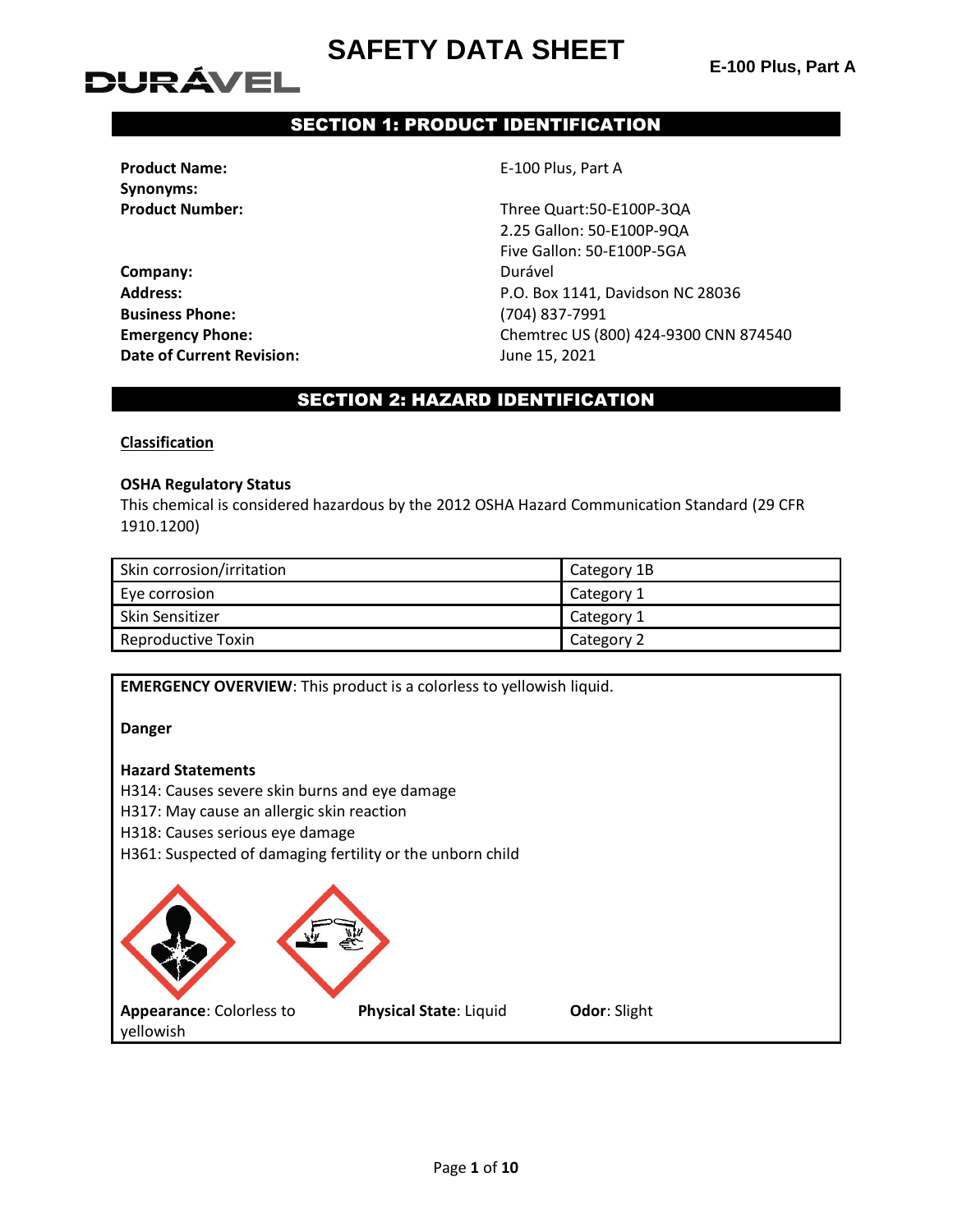# DI JRÁVEL

#### **Precautionary Statements – Prevention**

P201: Obtain special instructions before use P202: Do not handle until all safety precautions have been read and understood P260: Do not breathe dust/fume/gas/mist/vapors/spray P261: Avoid breathing dust/fume/gas/mist/vapors/spray P264: Wash thoroughly after handling. P272: Contaminated work clothing should not be allowed out of the workplace P280: Wear protective gloves/protective clothing/eye protection/face protection P281: Use personal protective equipment as required P310: Immediately call a POISON CENTER or doctor/physician P321: Specific treatment, see supplemental first aid information. P363: Wash contaminated clothing before reuse P301+P330+P331: IF SWALLOWED: Rinse mouth. Do NOT induce vomiting P302+P352: IF ON SKIN: Wash with soap and water P303+P361+P353: IF ON SKIN (or hair): Remove/Take off immediately all contaminated clothing. Rinse skin with water/shower P304+P340: IF INHALED: Remove victim to fresh air and keep at rest in a position comfortable for breathing P305+P351+P338: IF IN EYES: Rinse continuously with water for several minutes. Remove contact lenses if present and easy to do - continue rinsing P308+P313: IF exposed or concerned: Get medical advice/attention P333+P313: If skin irritation or a rash occurs: Get medical advice/attention P405: Store locked up P501: Dispose of contents/container in accordance with local/ regional/ national/ international regulations. Manufacturer/supplier or the competent authority to specify whether disposal requirements apply to contents, container or both.

#### **Other Hazards**

Unnecessary exposure to any chemical should be avoided. NOTICE--Reports have associated repeated and prolonged occupational overexposure to solvents with permanent brain and nervous system damage. Intentional misuse by deliberately concentrating and inhaling contents may be harmful or fatal. Do not breathe vapors or spray mist. Wear an appropriate, properly fitted respirator (NIOSH/MSHA approved) during and after applicable limits. Follow respirator manufacturer's directions for respirator use.

#### SECTION 3: COMPOSITION AND INFORMATION ON INGREDIENTS

#### **Substance**

| <b>Chemical Name</b>                                                 | CAS No.    | Weight - % | <b>Trade Secret</b> |
|----------------------------------------------------------------------|------------|------------|---------------------|
| Bisphenol-A epoxy resin (number average<br>molecular weight $<$ 700) | 25068-38-6 | 70 - 80    | *                   |
|                                                                      |            |            |                     |
| Phenol, 4-nonyl-, branched                                           | 84852-15-3 | $20 - 30$  | $\ast$              |

\*The exact percentage (concentration) of composition has been withheld as a trade secret.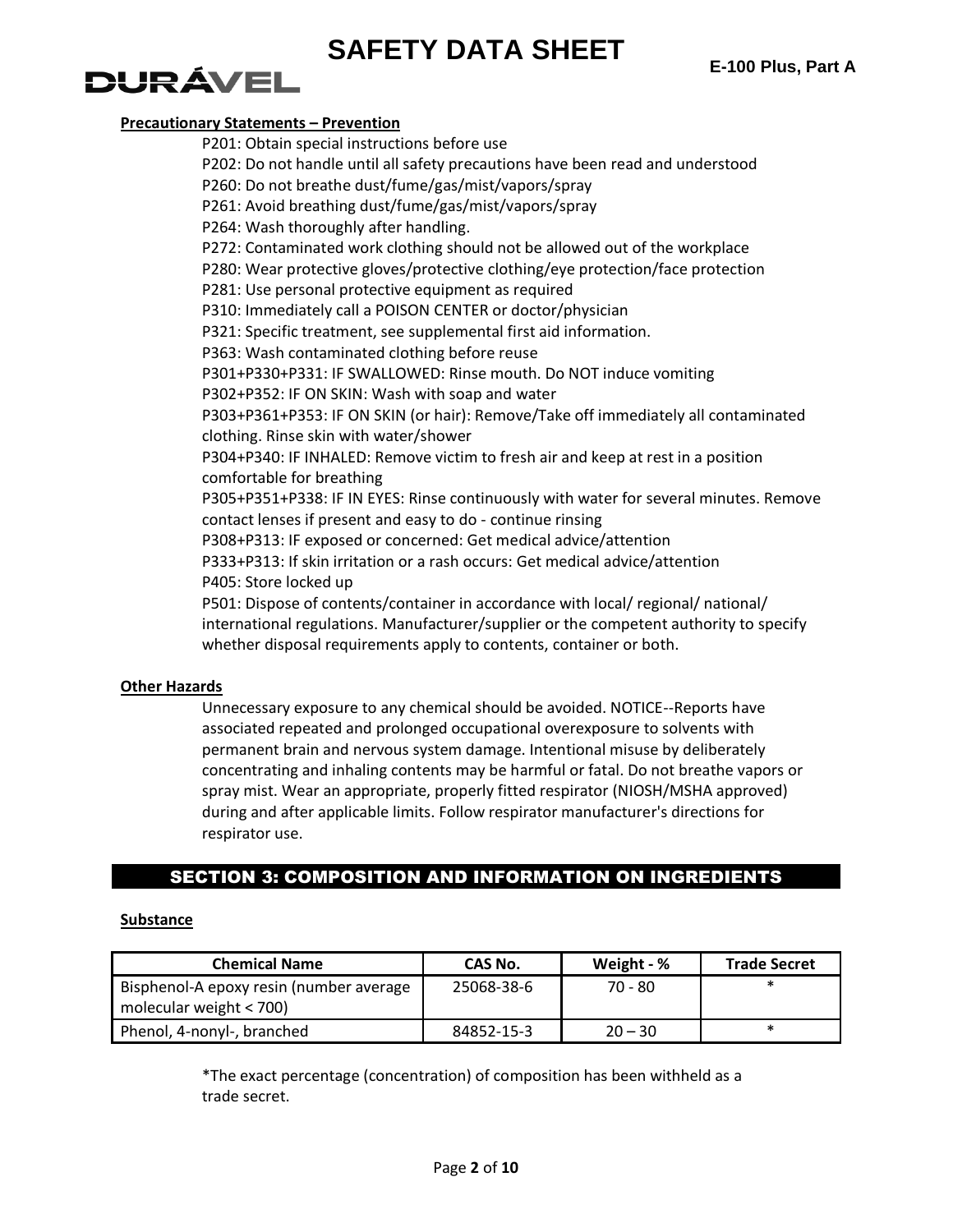# DURÁVEI

**Additional information**: Balance of other ingredients are non-hazardous or less than 1% in concentration (or 0.1% for carcinogens, reproductive toxins, or respiratory sensitizers).

#### SECTION 4: FIRST-AID MEASURES

| <b>Description of First Aid Measures</b>                                   |                                                                                                                                                                                                                                                                                                                                                                                                                                       |  |
|----------------------------------------------------------------------------|---------------------------------------------------------------------------------------------------------------------------------------------------------------------------------------------------------------------------------------------------------------------------------------------------------------------------------------------------------------------------------------------------------------------------------------|--|
| <b>General Advice</b>                                                      | Move out of the dangerous area. Consult a physician. Provide this<br>Safety Data Sheet to the doctor in attendance.                                                                                                                                                                                                                                                                                                                   |  |
| <b>Eye Contact</b>                                                         | IF IN EYES: Rinse cautiously with water for several minutes. Remove<br>contact lenses, if present and easy to do. Continue rinsing. If eye<br>irritation persists: Get medical advice/attention.                                                                                                                                                                                                                                      |  |
| <b>Skin Contact</b>                                                        | IF ON SKIN (or hair): Remove/Take off immediately all<br>contaminated clothing. Rinse skin with water/shower. Wash off<br>immediately with soap and plenty of water. If skin irritation<br>persists, call a physician.                                                                                                                                                                                                                |  |
| <b>Inhalation</b>                                                          | IF INHALED: Remove victim to fresh air and keep at rest in a<br>position comfortable for breathing. If breathing is irregular or<br>stopped, administer artificial respiration. If symptoms persist, call a<br>physician.                                                                                                                                                                                                             |  |
| Ingestion                                                                  | IF SWALLOWED: If product is swallowed, call physician or poison<br>control center for most current information. If professional advice is<br>not available, do not induce vomiting. Never induce vomiting or<br>give diluents (milk or water) to someone who is unconscious,<br>having convulsions, or who cannot swallow. Seek medical advice.<br>Take a copy of the label and/or SDS with the victim to the health<br>professional. |  |
| Indication of any immediate medical attention and special treatment needed |                                                                                                                                                                                                                                                                                                                                                                                                                                       |  |
| <b>Note to Physicians</b>                                                  | Treat symptomatically. For additional information, see Safety Data                                                                                                                                                                                                                                                                                                                                                                    |  |

#### SECTION 5: FIRE-FIGHTING MEASURES

#### **Suitable Extinguishing Media**

Dry Chemical Fire Extinguisher, Alcohol Resistant Foam, Carbon Dioxide

Sheet.

**Unsuitable extinguishing media** CAUTION: Use of water spray when fighting fire may be inefficient.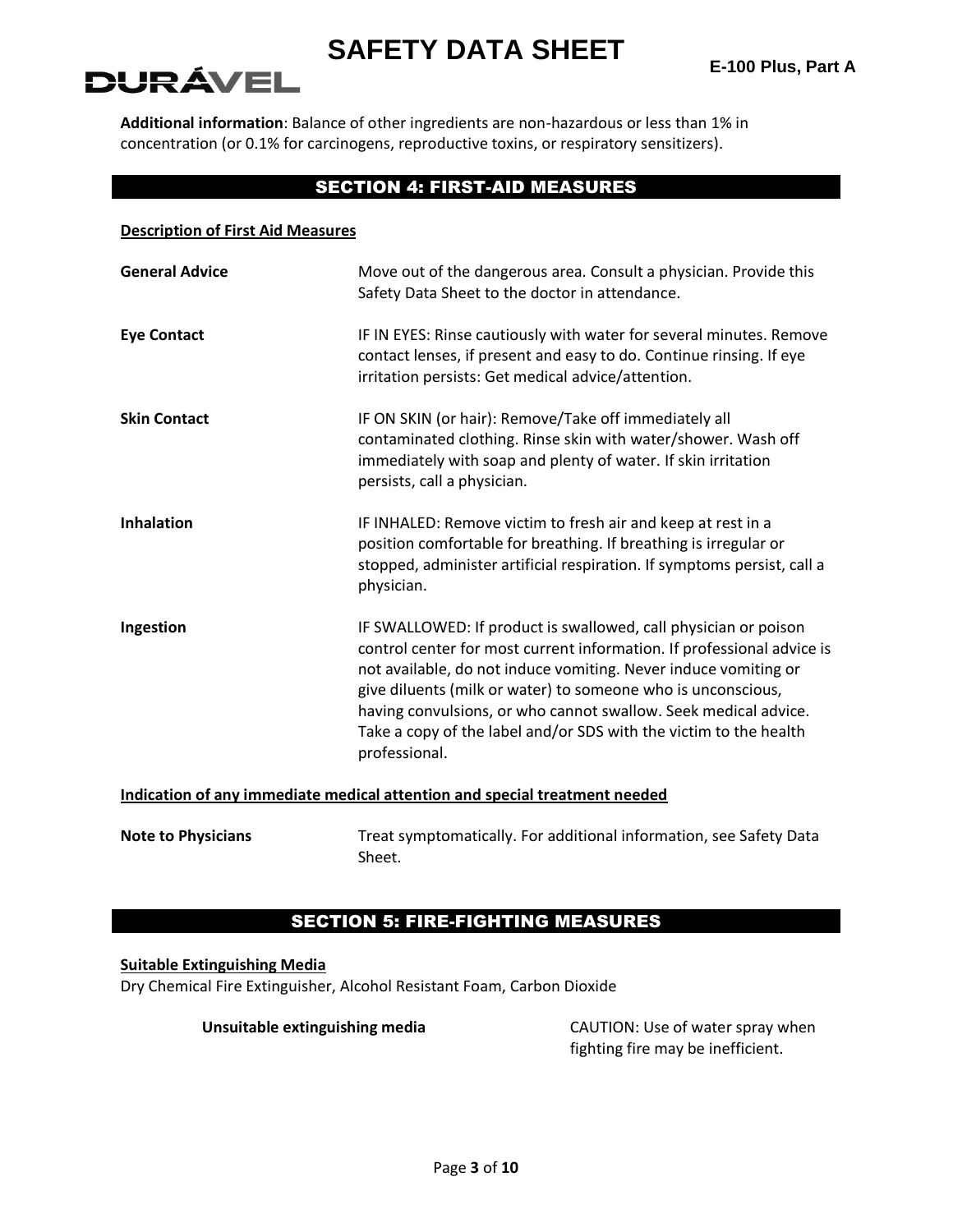# **DURÁVEL**

#### **Specific hazards arising from the chemical**

Formation of toxic gases is possible during heating or in case of fire. In a fire or if heated a pressure increase may occur and the container may burst.

| <b>Hazardous combustion products</b> | Carbon oxides. Metal oxide(s). |  |
|--------------------------------------|--------------------------------|--|
|                                      | Nitrogen oxides.               |  |

#### **Explosion Data**

Can form explosive vapor-air mixtures. Vapors are heavier than air and may spread along floors. Vapors may travel considerable distance to source of ignition and flash back. **Sensitivity to Mechanical Impact Mechanical Impact Not available** 

**Sensitivity to Static Discharge** May be ignited by friction, heat, sparks or flames.

#### **Protective equipment and precautions for firefighters**

Incipient fire responders should wear eye protection. Structural firefighters must wear Self-Contained Breathing Apparatus and full protective equipment. Isolate materials not yet involved in the fire and protect personnel. Move containers from fire area if this can be done without risk; otherwise, cool with carefully applied water spray. Dispose of fire debris and contaminated fire fighting water in accordance with official regulations.

### SECTION 6: ACCIDENTAL RELEASE MEASURES

#### **Personal precautions, protective equipment and emergency procedures**

| <b>Personal Precautions</b>                          | Wear protective equipment. Keep unprotected persons away. Keep<br>away from ignition sources. Wear protective clothing. Keep from<br>contacting skin or eyes. Avoid breathing vapors, mist, or gas. Ensure<br>adequate ventilation. Evacuate personnel to safe areas. If any<br>equipment is necessary, ensure that it is non-sparking and<br>electrically-protected. |
|------------------------------------------------------|-----------------------------------------------------------------------------------------------------------------------------------------------------------------------------------------------------------------------------------------------------------------------------------------------------------------------------------------------------------------------|
| <b>Environmental Precautions</b>                     |                                                                                                                                                                                                                                                                                                                                                                       |
| <b>Environmental precautions</b>                     | Do not allow product to reach sewage system or any water source.<br>In case of seepage into the ground inform responsible authorities.<br>Prevent from spreading (e.g. by damming-in or oil barriers).<br>Keep contaminated washing water and dispose of appropriately.                                                                                               |
| Methods and material for containment and cleaning up |                                                                                                                                                                                                                                                                                                                                                                       |
| <b>Methods for containment</b>                       | Absorb with liquid-binding material (sand, diatomite, acid binders,<br>universal binders, sawdust). Dispose of contaminated material as<br>waste.                                                                                                                                                                                                                     |
| <b>Methods for cleaning up</b>                       | Ensure adequate ventilation. Do not flush with water or aqueous<br>cleansing agents. Send for recovery or disposal in suitable<br>receptacles according to local, state and federal regulations.                                                                                                                                                                      |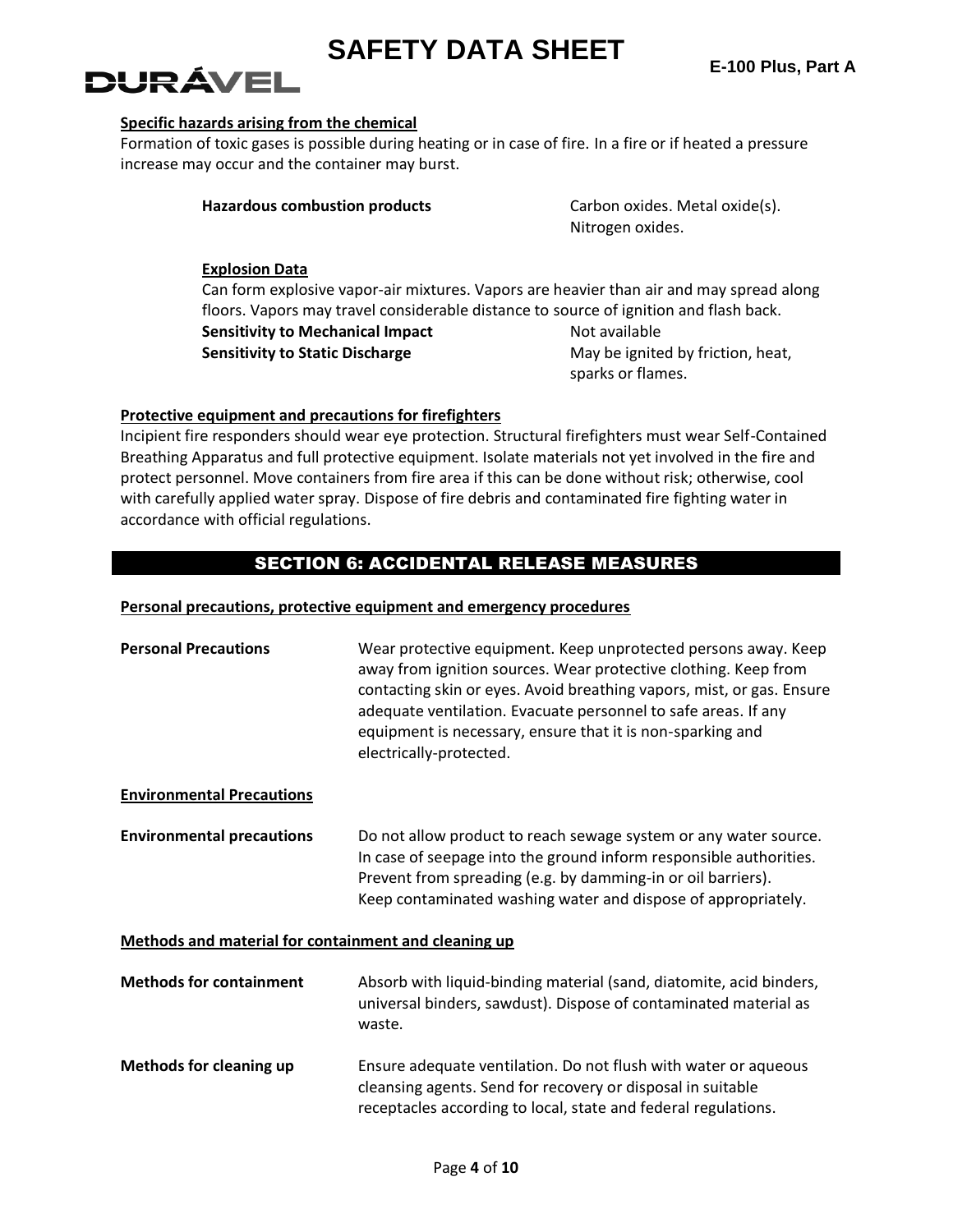# DURÁVEL

#### SECTION 7: HANDLING AND STORAGE

#### **Precautions for safe handling**

**Advice for safe handling** Apply proper ventilation, possibly combined with local exhaust. Do not eat, smoke or drink during use. For personal protection see Section 8. Keep away from sources of ignition. Keep material out of reach of children. Use only explosion proof equipment. Wash thoroughly after handling.

#### **Conditions for safe storage, including any incompatibilities**

**Storage Conditions** Keep ignition sources away - Do not smoke. Protect against electrostatic charges by bonding and grounding product containers before and during material transfers. Keep respiratory protective device available. Keep container tightly closed in a dry and wellventilated place. Containers which are opened must be carefully resealed and kept upright to prevent leakage. Keep away from heat. Keep from freezing. Store product above 50 degrees F/10 degrees C and below 95 degrees F/35 degrees C. **Incompatible Materials** Keep away from strong oxidizing agents, strong alkalis, and strong acids.

#### **FOR INDUSTRIAL USE ONLY!**

#### SECTION 8: EXPOSURE CONTROLS – PERSONAL PROTECTION

| <b>Chemical Name</b>                                                          | CAS No.    | <b>OSHA Exposure</b><br><b>Limits</b> | <b>ACGIH Exposure</b><br><b>Limits</b> | <b>Other Exposure</b><br><b>Limits</b> |
|-------------------------------------------------------------------------------|------------|---------------------------------------|----------------------------------------|----------------------------------------|
| Bisphenol-A<br>epoxy resin<br>(number average<br>molecular<br>weight $<$ 700) | 25068-38-6 | Not Established                       | Not Established                        | Not Established                        |
| Phenol, 4-nonyl-,<br>branched                                                 | 84852-15-3 | Not Established                       | Not Established                        | Not Established                        |

#### **Additional information about design of technical facilities:**

All ventilation should be designed in accordance with OSHA standard (29 CFR 1910 .94). Use local exhaust at filling zones and where leakage and dust formation is probable. Use mechanical (general) ventilation for storage areas. Use appropriate ventilation as required to keep Exposure Limits in Air below TLV & PEL limits .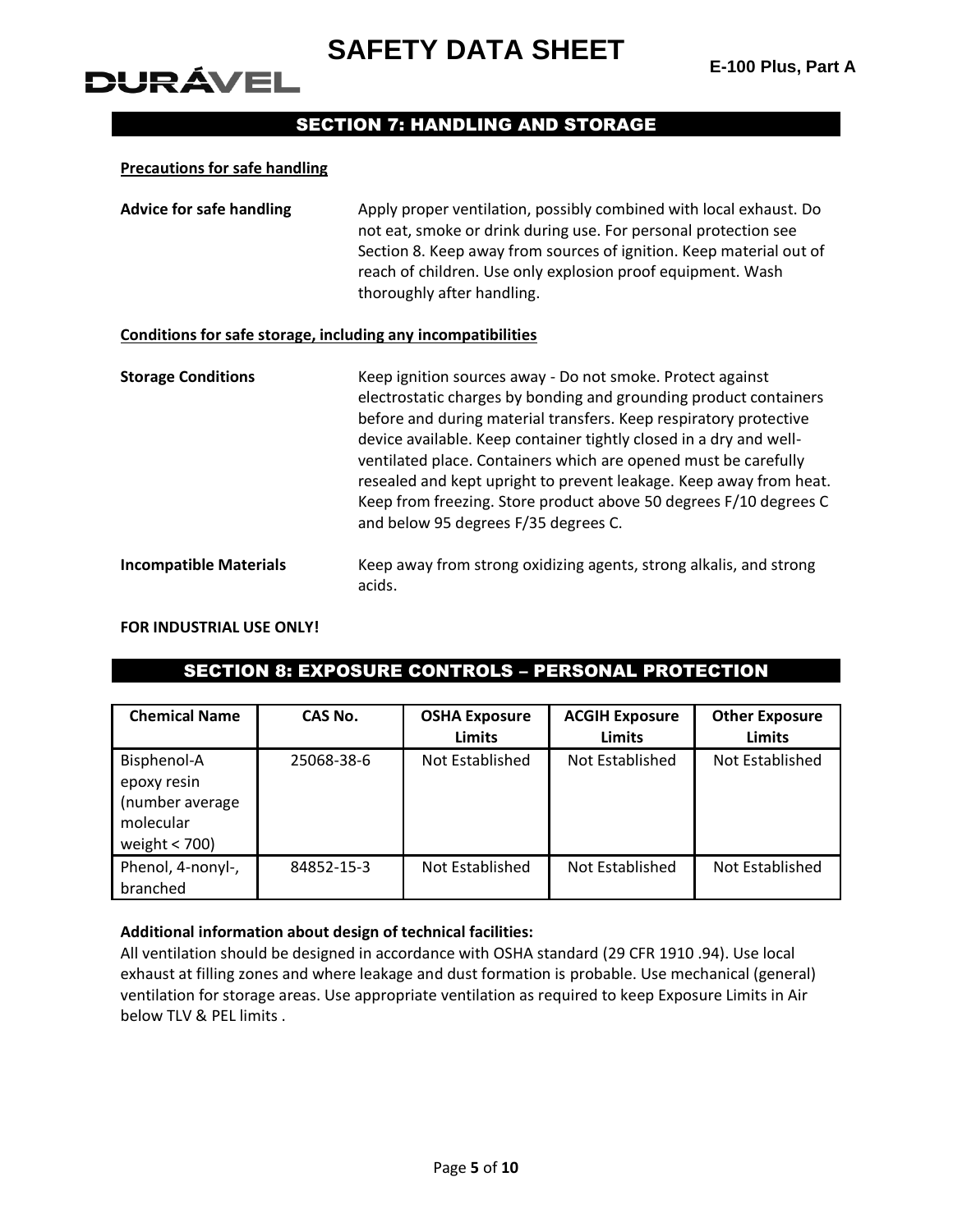# )! IRÁVEI

#### **Control Parameters**

#### **Ingredients with limit values that require monitoring at the workplace:**

Currently, International exposure limits are not established for the components of this product. Please check with competent authority in each country for the most recent limits in place.

#### **Exposure Controls**

#### **Personal protective equipment:**

#### **General protective and hygienic measures:**

The following information on appropriate Personal Protective Equipment is provided to assist employers in complying with OSHA regulations found in 29 CFR Subpart I (beginning at 1910.132) or equivalent standard of Canada, or standards of EU member states (including EN 149 for respiratory PPE, and EN 166 for face/eye protection), and those of Japan. Please reference applicable regulations and standards for relevant details.

#### **Respiratory Protection:**

In outdoor or open areas use (NIOSH/MSHA approved) mechanical filter respirator to remove solid airborne particles of overspray during spray application. In restricted ventilation areas use (NIOSH/MSHA approved) chemical-mechanical filters designed to remove a combination of particulate and gas and vapor. In confined areas use (NIOSH/MSHA approved) airline type respirators or hoods. Respiratory protection may also be necessary in any later manufacturing operations in which the product may become airborne in the form of vapor or dust.

#### **Protective Gloves:**

Protective gloves are required for prolonged or repeated contact. Wear resistant gloves such as natural rubber, neoprene, buna N or nitrile. An apron should be worn to avoid skin contact. (Consult your safety equipment supplier.)

#### **Eye Protection:**

Avoid contact with eyes. Wear goggles if there is a likelihood of contact with eyes . (Consult your safety equipment supplier.) Eyewash stations and safety showers should be readily available in use and handling areas. Contact lenses pose a special hazard; soft lenses may absorb irritants and all lenses concentrate them.

#### **Body Protection:**

Chemically resistance gloves, apron and safety goggles are recommended. Type of protective equipment should be selected based on concentration amount and conditions of use of this material.

#### **Contaminated Gear:**

Dispose of in accordance with official regulations.

#### SECTION 9: PHYSICAL AND CHEMICAL PROPERTIES

#### **Information on basic physical and chemical properties**

**Physical State** Liquid **Odor** Solvent **Appearance** Colorless to

yellowish

**Odor Threshold** No data available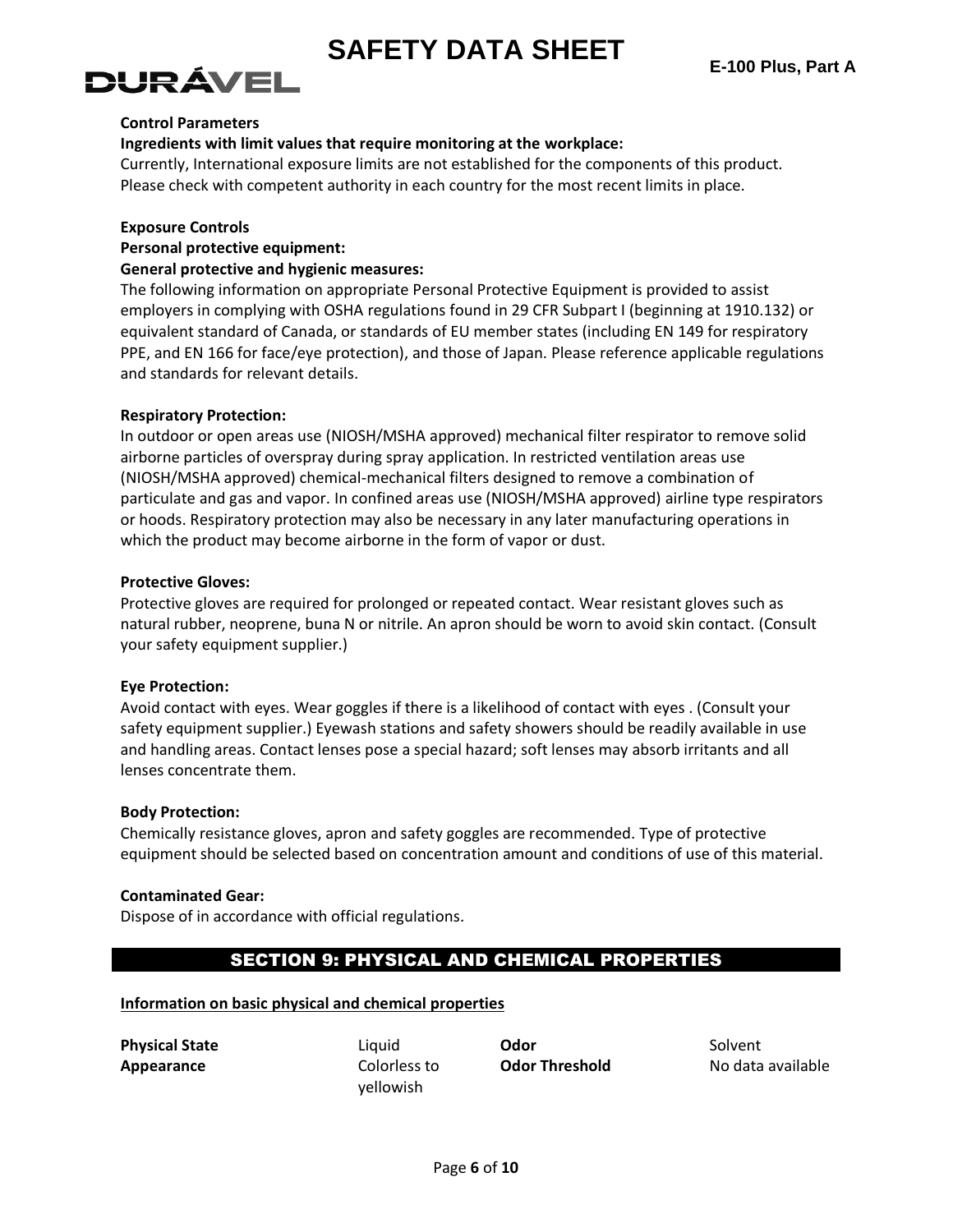# **DURÁVEL**

| ×<br>×<br>I<br>v<br>×<br>۰.<br>v | I<br>I<br>v |
|----------------------------------|-------------|
|----------------------------------|-------------|

| Color | Transparent       |
|-------|-------------------|
|       | Liquid - May      |
|       | have slight color |
|       | due to            |
|       | performance       |
|       | additives         |

#### **Property Values Remarks/Method pH** Not Relevant **Melting point/freezing point** Not Applicable **Boiling point/Boiling range** Not Applicable **Flash point** 302° F CC (closed cup) **Evaporation rate** Not Available **Flammability (solid, gas)** Not Relevant **Flammability Limit in Air Upper flammability limit:** Not Applicable **Lower flammability limit:** Not Applicable **Vapor pressure** Not Applicable **Vapor density** Not Available **Relative density** 1.11 @ 70° F **Water solubility Insoluble in water Solubility in other solvents** Not Available **Partition coefficient** Not Available **Autoignition temperature** Not Available **Decomposition temperature** Not Available **Kinematic viscosity** Not Available **Dynamic viscosity Not Available Explosive properties** Not Available **Oxidizing properties** Not Available **Other Information Softening point** Not Relevant **Molecular weight** Not Available **VOC Content (%)** 0.0 g/L

**Density** Not Available **Bulk Density** Not Available

#### SECTION 10: STABILITY AND REACTIVITY

#### **Reactivity** Not Available

**Chemical stability** Stable

#### **Possibility of Hazardous Reactions**

No data available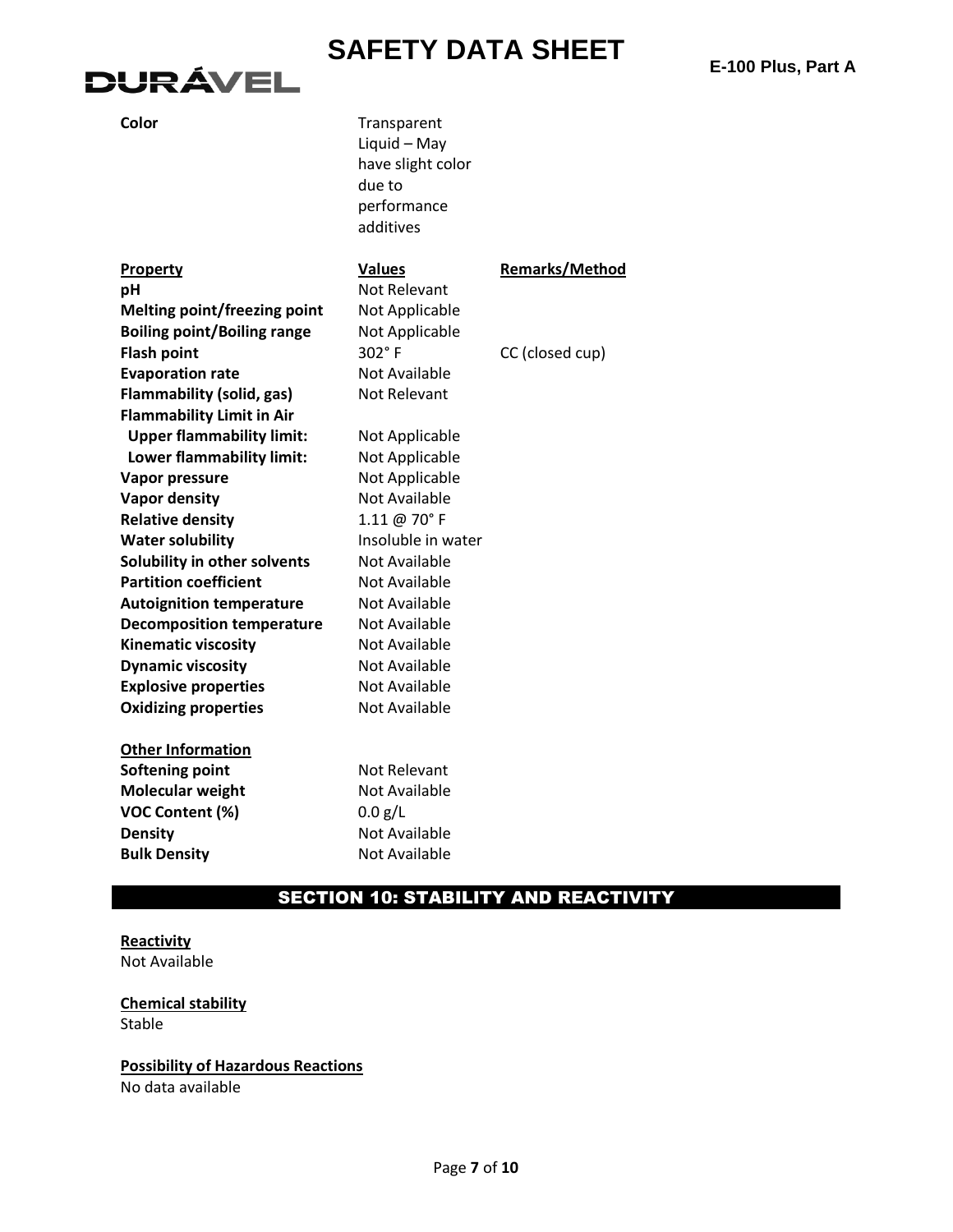



#### **Conditions to avoid**

Contact with incompatible materials

#### **Incompatible materials**

Strong oxidizing agents.

#### **Hazardous Decomposition Products**

Thermal decomposition may form toxic materials; carbon dioxide, carbon monoxide, various hydrocarbons, etc.

#### SECTION 11: TOXICOLOGICAL INFORMATION

**Information on toxicological effects:** Toxicity data is available for this product.

#### **Acute Toxicity**

| Dermal<br><u>oxicity</u> | F C<br>- JU<br>-- | ว กวา<br>mg/kg | Rabbit |
|--------------------------|-------------------|----------------|--------|
| Dral                     | .JU               | .,300          | Rat    |
| oxicity                  | -                 | mg/kg          |        |

**Primary irritant effect:** Contact with this product can be irritating to exposed skin and eyes.

**Sensitization:** This product is considered a skin sensitizer.

**Additional toxicological information:** not considered to be, nor suspected to be a cancer-causing agent

**Reproductive toxicity information:** Suspected of damaging fertility or the unborn child

#### SECTION 12: ECOLOGICAL INFORMATION

#### **Toxicity**

**Aquatic toxicity:** No evidence is currently available on this product's effects on aquatic life.

**Component Data:** Phenol, 4-nonyl-, branched 96 Hr LC50 Pimephales promelas: 0.135 mg/L [flow-through]; 96 Hr LC50 Lepomis macrochirus: 0.1351 mg/L [flow-through] 48 Hr EC50 Daphnia magna: 0.14 mg/L 96 Hr EC50 Pseudokirchneriella subcapitata: 0.36 - 0.48 mg/L [static]; 72 Hr EC50 Pseudokirchneriella subcapitata: 0.16 - 0.72 mg/L [static]; 72 Hr EC50 Desmodesmus subspicatus: 1.3 mg/L Biodegradation: 28 days 12% OECD Bioaccumulation: Not readily biodegradable

**Persistence and degradability:** No data available

**Bio accumulative potential:** No data available

**Mobility in soil:** No evidence is currently available on this product's effects on plants or animals.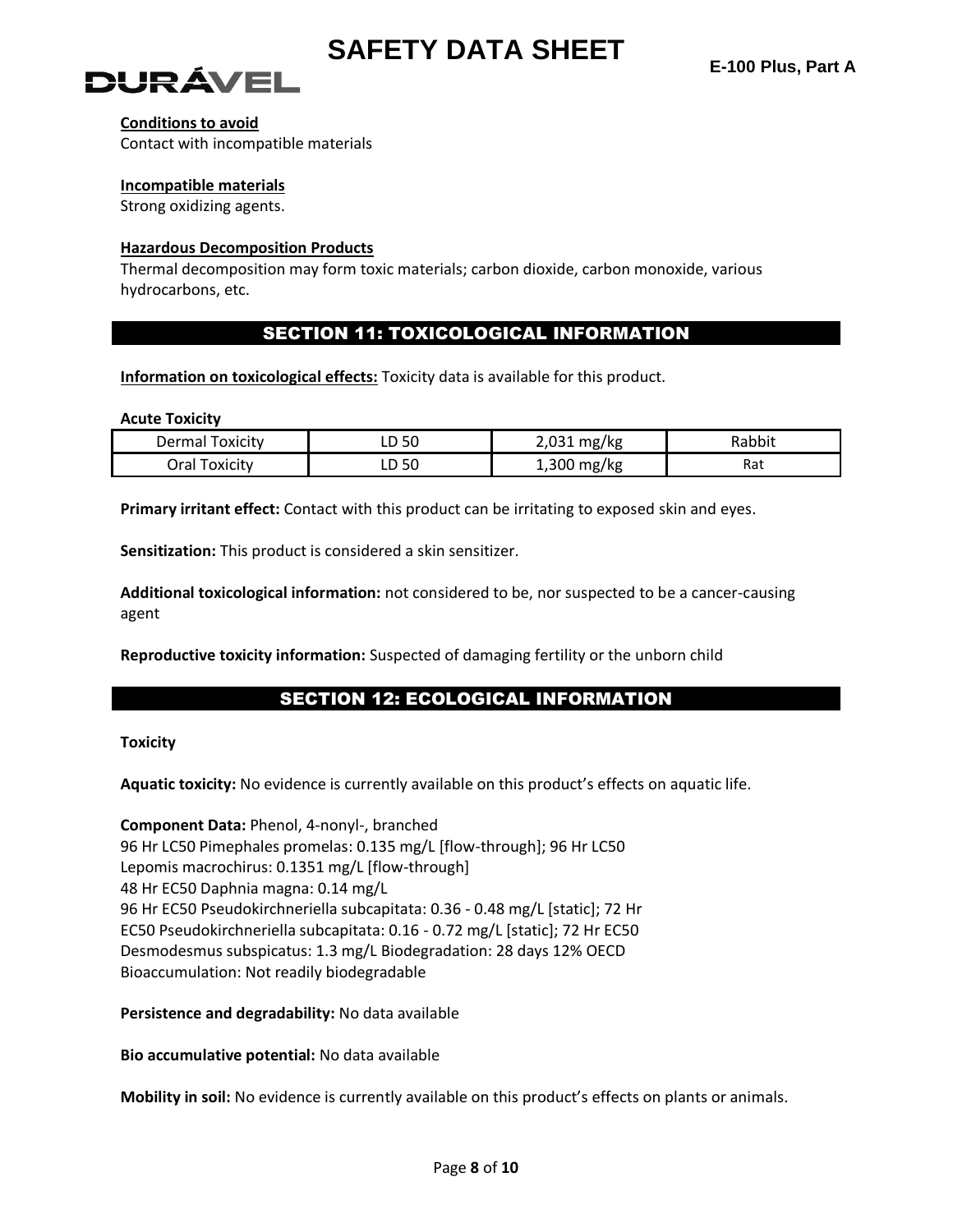



**Ecotoxical effects:**

**Remark:**

**Additional ecological information:** No data available

**General notes:** No specific data is available for this product; however this product is expected to be readily biodegradable

#### SECTION 13: DISPOSAL CONSIDERATIONS

#### **Waste treatment methods**

| <b>Disposal of wastes</b>     | Disposal should be in accordance with applicable<br>regional, national and local laws and regulations. |
|-------------------------------|--------------------------------------------------------------------------------------------------------|
| <b>Contaminated packaging</b> | Dispose of in accordance with federal, state and local<br>regulations                                  |

#### SECTION 14: TRANSPORTATION INFORMATION

**DOT** Not regulated

| UN/ID no.                      | 3082                                                                            |
|--------------------------------|---------------------------------------------------------------------------------|
| <b>Proper shipping</b><br>name | Environmentally Hazardous Substance liquid, N.O.S. (Bisphenol A<br>epoxy resin) |
| <b>Hazard Class</b>            | 9                                                                               |
| <b>Packing Group</b>           | Ш                                                                               |
|                                |                                                                                 |
| UN/ID no.                      | 3082                                                                            |
| <b>Proper shipping</b>         | Environmentally Hazardous Substance liquid, N.O.S. (Bisphenol A                 |
| name                           | epoxy resin)                                                                    |
| <b>Hazard Class</b>            | 9                                                                               |
| <b>Packing Group</b>           | Ш                                                                               |
|                                |                                                                                 |

#### SECTION 15: REGULATORY INFORMATION

**Safety, health and environmental regulations/legislation specific for the substance or mixture. United States (USA)**

**SARA**: Sections 302 and 313: None

**Section 8(b):** All ingredients are listed.

**TSCA (Toxic Substances Control Act):** None

**Proposition 65 (California): Chemicals known to cause cancer:** None